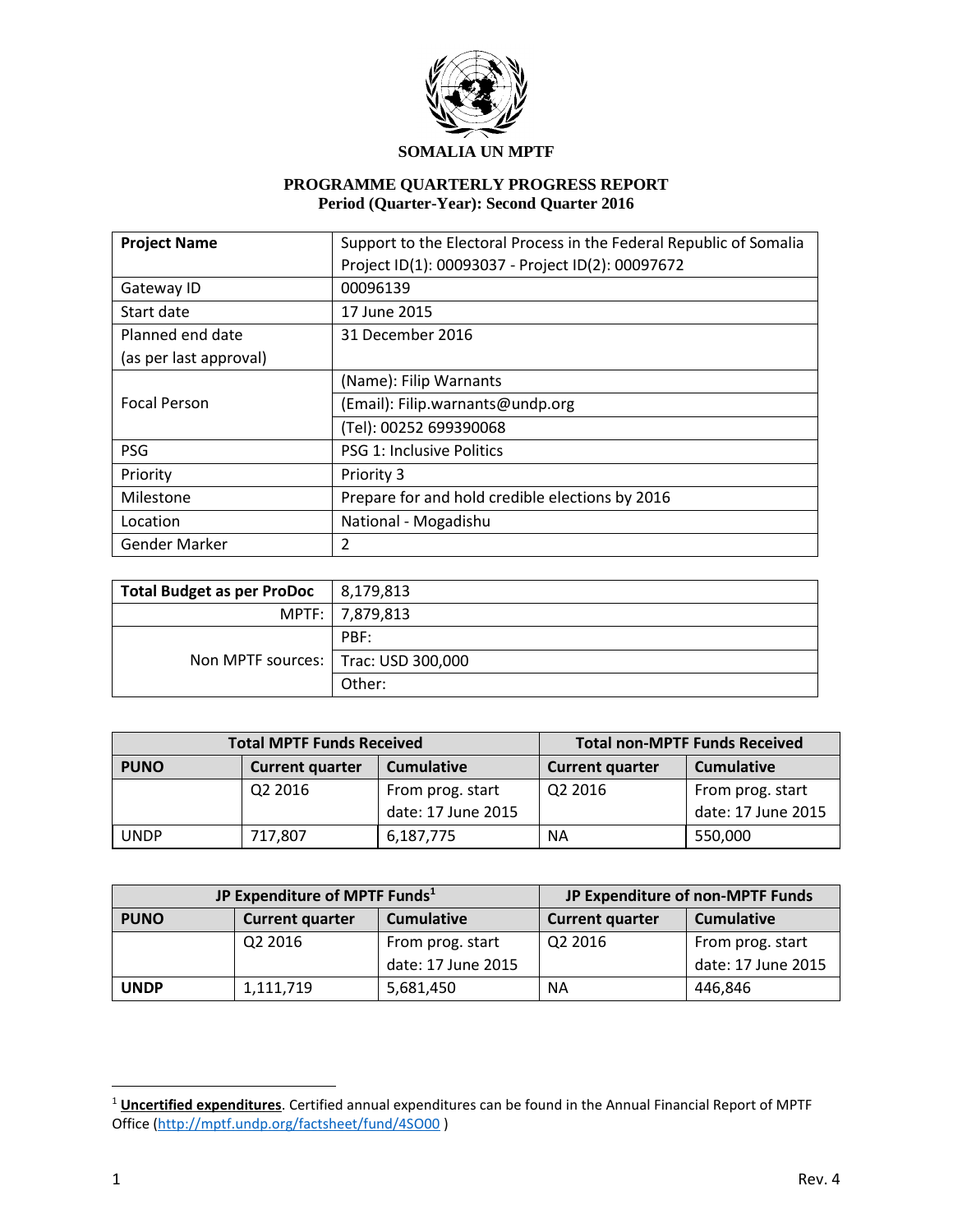

### **SITUATION UPDATE**

On 12 April 2016, the National Leadership Forum (NLF) comprising the leaders of the Somali Federal Government and the existing and emerging Federal Member States of Somalia reached an agreement on the modality to elect the next Federal Parliament at the expiry of its current term in August 2016. The agreement confirmed an electoral model based on the 4.5 clan formula to elect the members of the Lower House, and a representation system for the Upper House drawn from the Federal Member States. On 19 May, a visit of a delegation of the United Nations Security Council (UNSC) to Mogadishu to discussed electoral progress, called for swift endorsement of the electoral model jointly agreed by Somali political leaders on 12 April. On 22 May, a presidential decree endorsed the agreement by the NLF. On 15 June, the Federal Parliament approved an amendment to Article 60 (1) of the Federal Constitution, extending the term of the current Federal Parliament until the election results of the new Parliament are announced.

The adoption of the electoral model by all members of the NLF was a breakthrough in the political impasse surrounding the process and enabled to Programme Board on 26 April to approve the extension of the Joint Programme document until 31 December 2016 and its support to the electoral process. The approval however contained a limitation for the Joint Programme to already engage financially in commitments for support of the 2016 electoral process, until there is more clarity on the Government's commitment, the agreement on a detailed implementation plan and electoral timeline, consensus on a realistic elections budget, solid integrity measures including ensuring women representation, and security measures in place. A new revision of the programme document by the Programme Board in the next quarter, in particular concerning output 5 including a specific elections budget and milestones to be reached, will further lay out the Joint Progamme's support to the electoral process in 2016.

On 30 June, the President issued a decree appointing the members of the (depoliticised) Federal Indirect Electoral Implementation Team (FIEIT), an ad hoc body established at national level to implement the 2016 electoral process in close coordination with the State-Level Indirect Electoral Implementation Teams (SIEITs) in each of the Federal Member States of Somalia. The Joint Programme for Support to the Electoral Process in Somalia supports the FIEIT with providing training and assistance on electoral planning and implementation.

In parallel with support to the 2016 electoral process, the Joint Programme continued in this quarter with electoral capacity development assistance to the National Independent Electoral Commission (NIEC) and the electoral component of the Ministry of Interior and Federal Affairs (MOIFA) to prepare for future universal elections in Somalia. On 6 June, the Federal Parliament approved the Political Parties' Law, which foresees a registration role to the NIEC as part of the process towards "one person - one vote" elections by 2020.

Funding for the Joint Programme is channeled through the UN Multi-Partner Trust Fund (MPTF) with contributions received from the Department for International Development (DFID)/United Kingdom, Italy, Norway, Sweden and the European Union. Germany and the US have indicated to also providing support to the Joint Programme from the next quarter. In addition to contributions received through the MPTF the Joint Programme also benefits from in-kind contributions and funding support from UNSOM through the UN Integrated Electoral Support Group (IESG).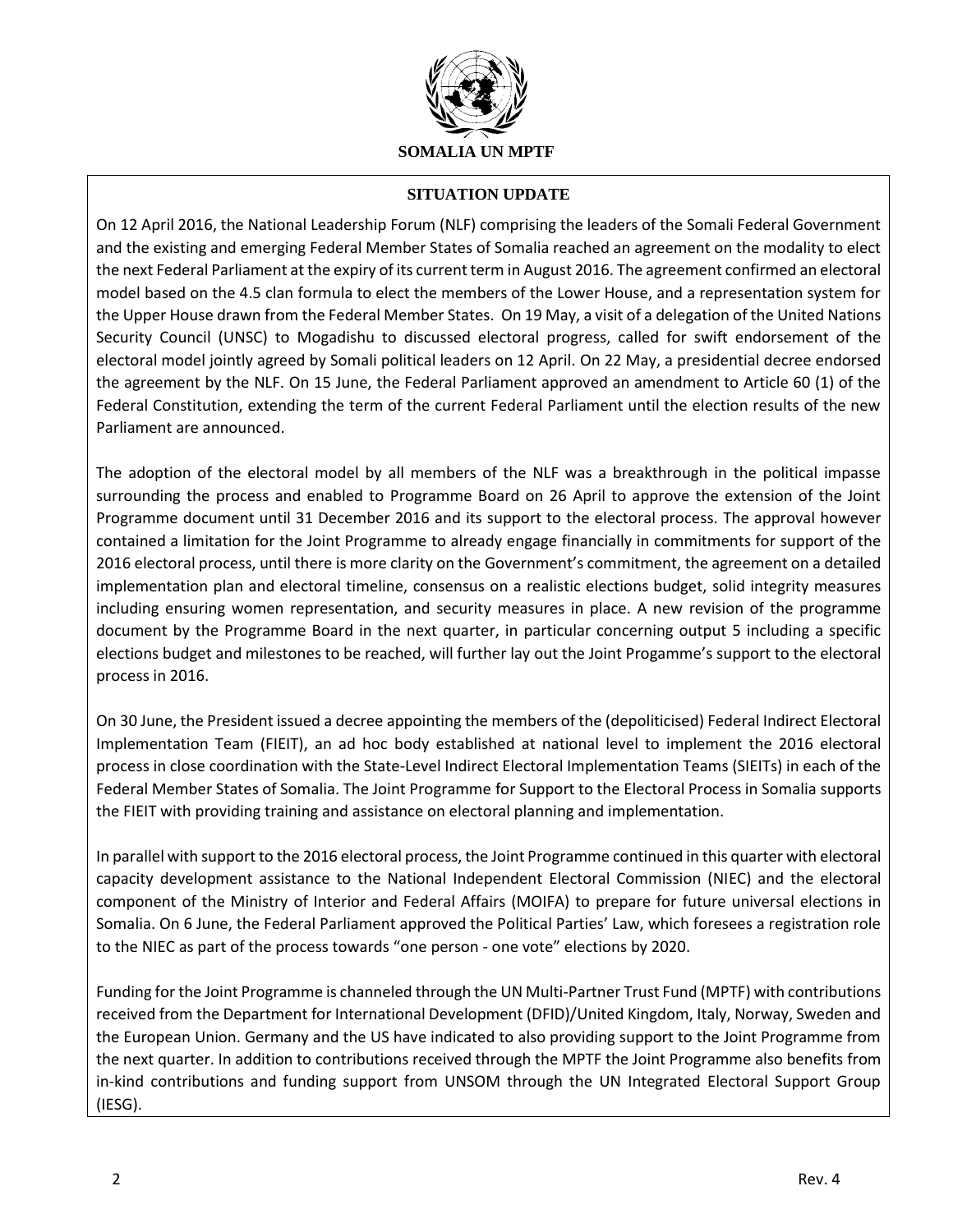

#### **QUARTERLY PROGRESS REPORT RESULTS MATRIX**

#### **OUTCOME STATEMENT**

"Somalia is enabled to conduct an electoral process in 2016 and to prepare for and hold universal (one person one vote) elections in the longer term through the provision of support to the National Independent Electoral Commission (NIEC), the development of the legal framework for elections and support to promote better understanding of the electoral process."

| Output 1: The institutional capacity of the NIEC is developed to fulfil its mandate to prepare for and conduct |  |
|----------------------------------------------------------------------------------------------------------------|--|
| electoral operations.                                                                                          |  |

|                                                                                                                                   |                                                     | PROGRESS ON OUTPUT INDICATOR <sup>2</sup> |                   |  |  |  |  |
|-----------------------------------------------------------------------------------------------------------------------------------|-----------------------------------------------------|-------------------------------------------|-------------------|--|--|--|--|
| <b>INDICATOR</b>                                                                                                                  | <b>TARGET</b>                                       | <b>THIS QUARTER</b>                       | <b>CUMULATIVE</b> |  |  |  |  |
|                                                                                                                                   |                                                     |                                           | 2016              |  |  |  |  |
| The extent to which the NIEC's                                                                                                    | The NIEC is operational and                         | <b>YES</b>                                | <b>YES</b>        |  |  |  |  |
| institutional capacity is developed                                                                                               | initial institutional capacity                      |                                           |                   |  |  |  |  |
|                                                                                                                                   | in place                                            |                                           |                   |  |  |  |  |
| Sources of evidence (as per current QPR)                                                                                          |                                                     |                                           |                   |  |  |  |  |
| NIEC permanent membership from the regional association of Arab EMBs (official letter)<br>$\circ$                                 |                                                     |                                           |                   |  |  |  |  |
| Official signed documents between UNDP and the NIEC (Letter of Agreement, vehicle hand-over documentation)<br>$\circ$             |                                                     |                                           |                   |  |  |  |  |
| Official presentations to donor partners and international community (Board documents, PSG1 presentations/<br>$\circ$<br>minutes) |                                                     |                                           |                   |  |  |  |  |
| Workshop reports: Arab EMBs: Gender and Elections (April 2016); Training on comparison of systems of<br>$\circ$                   |                                                     |                                           |                   |  |  |  |  |
| representation (June 2016)                                                                                                        |                                                     |                                           |                   |  |  |  |  |
| Social Media articles: NIEC Website (www.niec.so); NIEC Facebook page; UNSOM Facebook page, UNDP<br>$\circ$                       |                                                     |                                           |                   |  |  |  |  |
| Somalia Facebook page                                                                                                             |                                                     |                                           |                   |  |  |  |  |
| Output 2: MoIFA supported in its electoral related democratization role                                                           |                                                     |                                           |                   |  |  |  |  |
| The extent to which MOIFA's                                                                                                       | <b>YES</b><br>MOIFA takes the lead in<br><b>YES</b> |                                           |                   |  |  |  |  |
| electoral-support<br>capacity<br>is                                                                                               | coordinating<br>the                                 |                                           |                   |  |  |  |  |
| developed                                                                                                                         | development<br>the<br>of                            |                                           |                   |  |  |  |  |
|                                                                                                                                   | electoral law                                       |                                           |                   |  |  |  |  |
| Sources of evidence (as per current QPR)                                                                                          |                                                     |                                           |                   |  |  |  |  |
| Letter of Agreement between MOIFA and UNDP<br>$\circ$                                                                             |                                                     |                                           |                   |  |  |  |  |
| MOIFA advisor reports to UNDP<br>$\circ$                                                                                          |                                                     |                                           |                   |  |  |  |  |
| Social Media articles: UNSOM, UNDP Facebook<br>$\circ$                                                                            |                                                     |                                           |                   |  |  |  |  |
| Workshop reports: Electoral Legal Framework (May 2016)<br>$\circ$                                                                 |                                                     |                                           |                   |  |  |  |  |
| Output 3: Legal framework for elections and referendum developed                                                                  |                                                     |                                           |                   |  |  |  |  |
| Progress on development of the                                                                                                    | Finalization of the Political                       | <b>YES</b>                                | <b>YES</b>        |  |  |  |  |
| electoral laws                                                                                                                    | Party Law and on the                                |                                           |                   |  |  |  |  |
|                                                                                                                                   | formulation of the electoral                        |                                           |                   |  |  |  |  |
|                                                                                                                                   | lexicon                                             |                                           |                   |  |  |  |  |

<sup>&</sup>lt;sup>2</sup> Fill in only the numbers or yes/no; no explanations to be given here.

 $\overline{\phantom{a}}$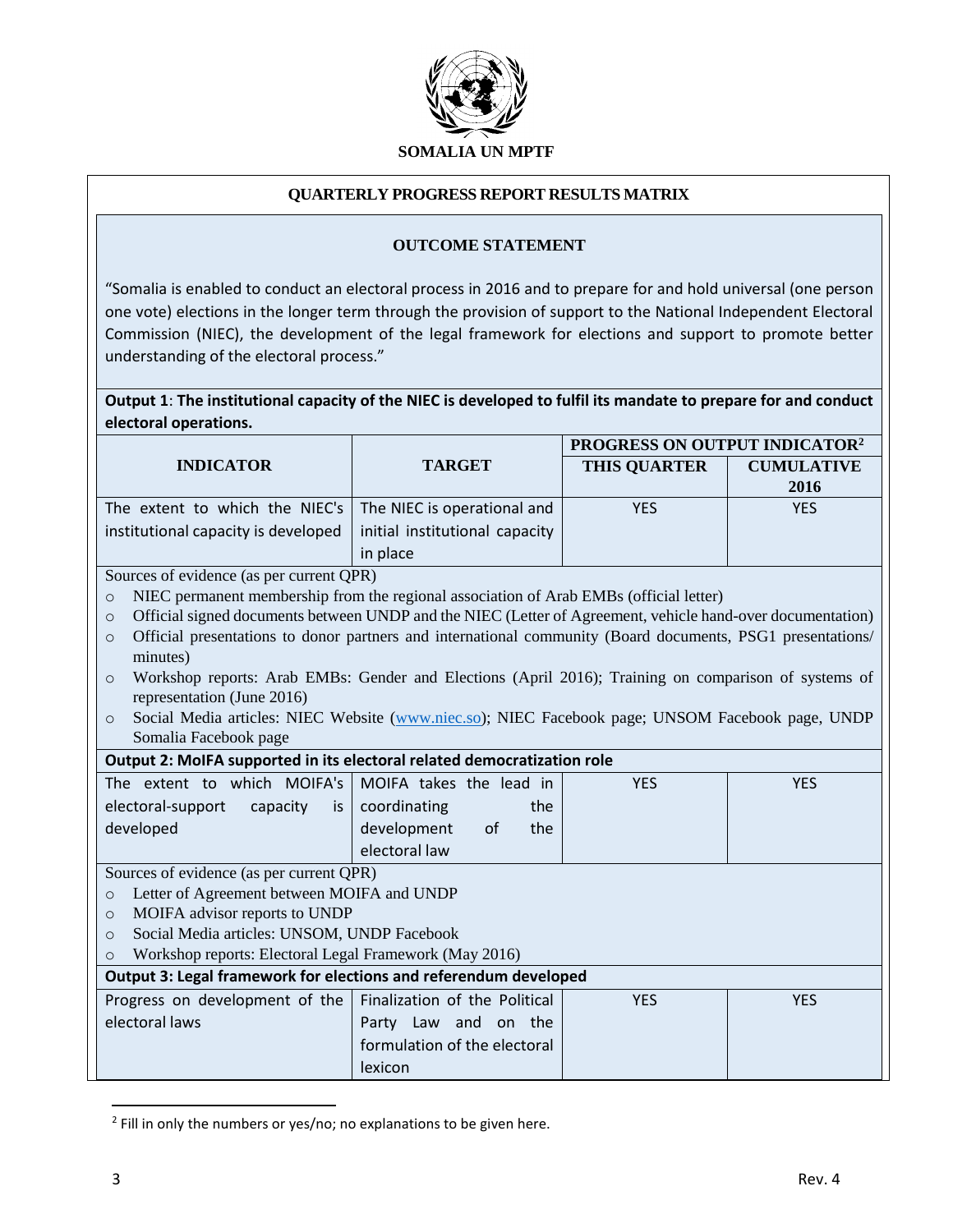

# **SOMALIA UN MPTF**

|                                                                                                                                                                                           | Sources of evidence (as per current QPR) |             |             |  |  |  |  |
|-------------------------------------------------------------------------------------------------------------------------------------------------------------------------------------------|------------------------------------------|-------------|-------------|--|--|--|--|
| Bill of Political Parties (Federal Parliament of Somalia)<br>$\Omega$<br>Electoral lexicon event, covered by national media agency<br>$\circ$                                             |                                          |             |             |  |  |  |  |
| Output 4: Increased public and stakeholder understanding of electoral processes and electoral legal                                                                                       |                                          |             |             |  |  |  |  |
| framework through civic education.                                                                                                                                                        |                                          |             |             |  |  |  |  |
| Number of inclusive stakeholder<br>Public is<br>informed<br>$\overline{2}$<br>3<br>and                                                                                                    |                                          |             |             |  |  |  |  |
|                                                                                                                                                                                           |                                          |             |             |  |  |  |  |
| engagement and public outreach                                                                                                                                                            | stakeholders are engaged in              |             |             |  |  |  |  |
| planned<br>programmes<br>and                                                                                                                                                              | the 2016 process according               |             |             |  |  |  |  |
| implemented, including gender                                                                                                                                                             | to plan                                  |             |             |  |  |  |  |
| mainstreaming                                                                                                                                                                             |                                          |             |             |  |  |  |  |
| Sources of evidence (as per current QPR)                                                                                                                                                  |                                          |             |             |  |  |  |  |
| Minutes/attendance of stakeholder engagement and information sharing sessions<br>$\circ$                                                                                                  |                                          |             |             |  |  |  |  |
| Matrix outlining areas of support in 2016 by all international electoral assistance providers in Somalia<br>$\circ$                                                                       |                                          |             |             |  |  |  |  |
| Evaluation form of proposals of media companies for developing radio and TV public service announcements<br>$\circ$                                                                       |                                          |             |             |  |  |  |  |
| Output 5: Support to the 2016 electoral process                                                                                                                                           |                                          |             |             |  |  |  |  |
| The extent of support to the 2016                                                                                                                                                         | An electoral process is held             | In progress | In progress |  |  |  |  |
| electoral process as supported by                                                                                                                                                         | in 2016 according to plan                |             |             |  |  |  |  |
| the UN                                                                                                                                                                                    | integrity<br>and<br>and                  |             |             |  |  |  |  |
|                                                                                                                                                                                           | representation measures as               |             |             |  |  |  |  |
|                                                                                                                                                                                           | agreed and delivering an                 |             |             |  |  |  |  |
|                                                                                                                                                                                           | accepted result leading to               |             |             |  |  |  |  |
|                                                                                                                                                                                           | the establishment of a new               |             |             |  |  |  |  |
|                                                                                                                                                                                           | <b>Federal Parliament</b>                |             |             |  |  |  |  |
| Sources of evidence (as per current QPR)                                                                                                                                                  |                                          |             |             |  |  |  |  |
| Minutes of the Programme Board meeting of 26 April 2016 and the PSG1 (sub) working group on elections on<br>$\circ$                                                                       |                                          |             |             |  |  |  |  |
| $(14$ May, $15$ June)                                                                                                                                                                     |                                          |             |             |  |  |  |  |
| IESG draft concept notes informing UN HQ, UNSOM principles, and donor partners on implementation planning<br>$\circ$                                                                      |                                          |             |             |  |  |  |  |
| for the 2016 process                                                                                                                                                                      |                                          |             |             |  |  |  |  |
| Relevant Government Decisions and Official Communiqués of the National Leadership Forum<br>$\circ$                                                                                        |                                          |             |             |  |  |  |  |
| 3 April: Communiqué on the agreement between Puntland and FGS on the 2016 electoral model                                                                                                 |                                          |             |             |  |  |  |  |
| 12 April: Communiqué of the NLF on the agreement of the 2016 electoral model                                                                                                              |                                          |             |             |  |  |  |  |
| 22 May: Presidential Decree confirming the electoral model agreed by the NLF<br>2 June: Communiqué of the NLF in Mogadishu on the electoral implementation for 2016                       |                                          |             |             |  |  |  |  |
|                                                                                                                                                                                           |                                          |             |             |  |  |  |  |
| 15 June: Amendment to Article 60 (1) of the Federal Constitution, extending the term of the current Federal<br>Parliament until the election results of the new Parliament are announced. |                                          |             |             |  |  |  |  |
|                                                                                                                                                                                           |                                          |             |             |  |  |  |  |
| 15 June: Presidential Decree on the establishment of the FIEIT and SIEIT                                                                                                                  |                                          |             |             |  |  |  |  |
| 25 June: Communiqué of the National Leadership Forum in Baidoa on the electoral implementation for 2016<br>30 June: Presidential Decree with revised composition of the FIEIT             |                                          |             |             |  |  |  |  |
|                                                                                                                                                                                           |                                          |             |             |  |  |  |  |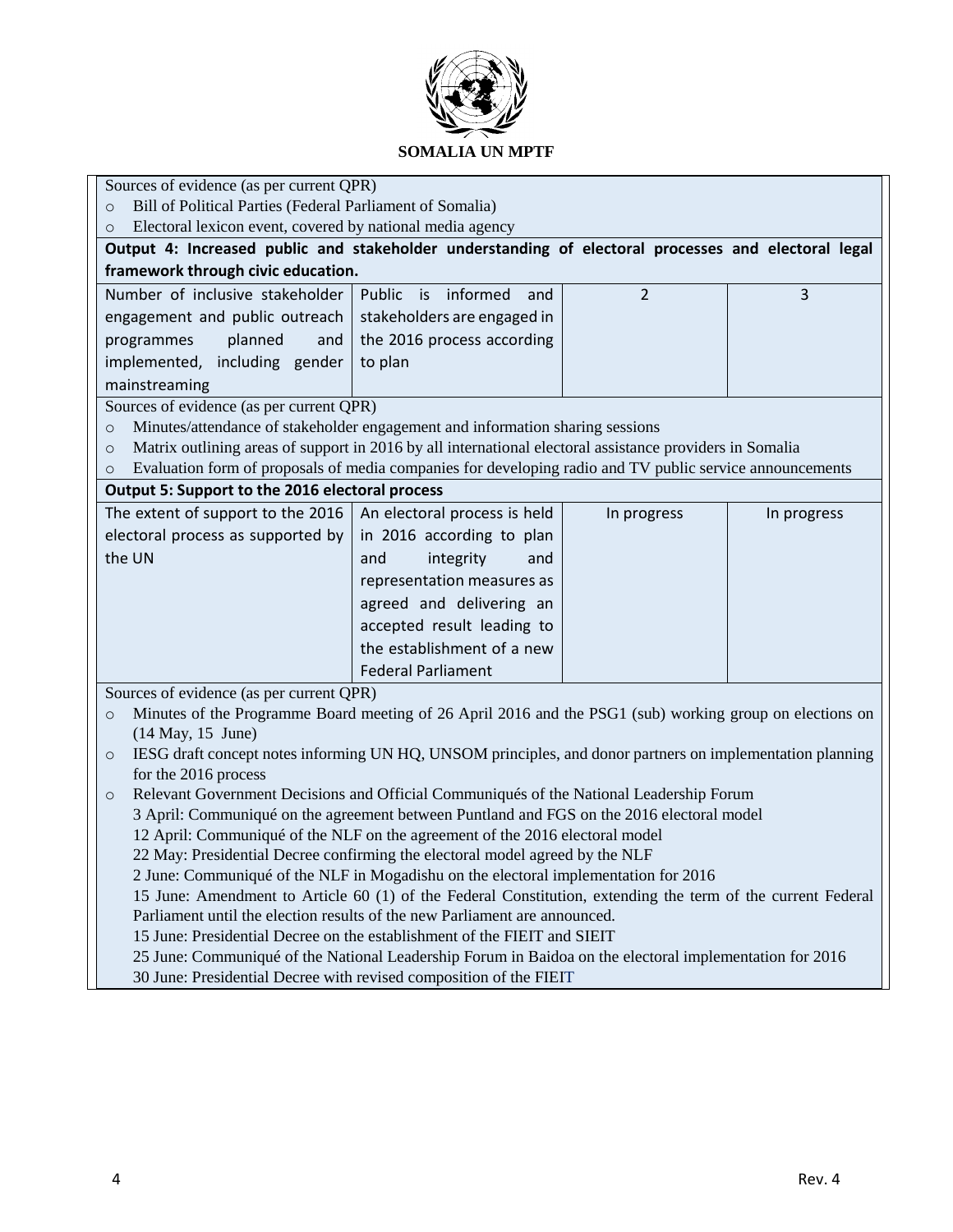

## **NARRATIVE**

# **Output 1**: **The institutional capacity of the NIEC is developed to fulfil its mandate to prepare for and conduct electoral operations.**

One of the key objectives of the Joint Programme for Electoral Support is to develop long-term electoral and institutional capacity of the NIEC, established in July 2015. The NIEC is established as the electoral management body to support the universal "one‐person one‐vote" elections, envisaged for 2020, and is not involved in the limited franchise electoral process in 2016.

#### *Training and workshops*

Building on earlier capacity development efforts to enhance the Commissioners' electoral skills and knowledge, the Joint Programme has provided or facilitated in this quarter the following workshops and trainings to the NIEC leading to specific results:

- The NIEC had the opportunity to share experiences about the country's transition process and develop their knowledge base following a workshop from 19 to 21 April ([Figure 1](#page-12-0)). The event was attended by a delegation of Commissioners from the NIEC and was organized by the regional association of Arab Electoral management Bodies (EMBs) in Amman, Jordan to enhance women's participation in elections. NIEC Chairperson Halima Ismail Ibrahim chaired a session on success stories of Arab women leaders and recommended the establishment of a permanent regional committee to follow up on women's participation in elections. The NIEC participation was supported by the UNDP Regional Hub in Amman, UNDP Somalia and the United Nations Assistance Mission in Somalia (UNSOM).
- Another direct result of this workshop and earlier workshops in Jordan at the invitation of the regional association of Arab EMBs was that in June the NIEC was granted official permanent membership of the Arab EMBs. This membership enhances the NIEC's national and international recognition as Somalia's national electoral management body.
- Knowledge and capacity of those officials involved in preparing Somalia for universal elections was enhanced as a result of a three-day training (see [Figure 2: training on systems of representation for NIEC and officials of](#page-12-1)  [different Ministries \(MOIFA, MOCA and MOWHR\)](#page-12-1) on comparative electoral representation systems. The event took place from 14 to 16 June, and was attended by Commissioners of the NIEC, together with officials from MOIFA, from the Ministry of Constitutional Affairs (MOCA), from the Ministry of Women and Human Rights Development (MWHRD), and a Member of Parliament. The training was held in anticipation of the forthcoming drafting process in late 2016 and 2017 for the country's future elections law for universal polls. During the event, an examination of comparative systems of representation was presented with a view to understanding different electoral models in the context of post conflict environments. Issues such as the means to enhance the representation of women and minorities were discussed. The training also builds on the recent training for MoIFA officials on developing a 'Legal Framework for Elections'.

*Institutional development of the NIEC*

 NIEC visibility was also enhanced following targeted interventions supported by the Joint Programme. In addition to electoral workshops and advisory support, the Joint Programme has also been assisting the NIEC with institutional support to become a full functioning electoral management body in preparation of future 'one person one vote' elections in Somalia. After a Facebook page was created in the previous quarter, the NIEC launched in June its website [\(www.niec.so\)](http://www.niec.so/) – (see **Error! Reference source not found.**.) The NIEC website will function as a key portal of information about the Commission's activities and mandate to enhance its external relations and communications capacity. Now that the Federal Parliament has passed the Law of Political Parties, which gives the NIEC a prominent role in registration, the website will include features for political parties to register. Also,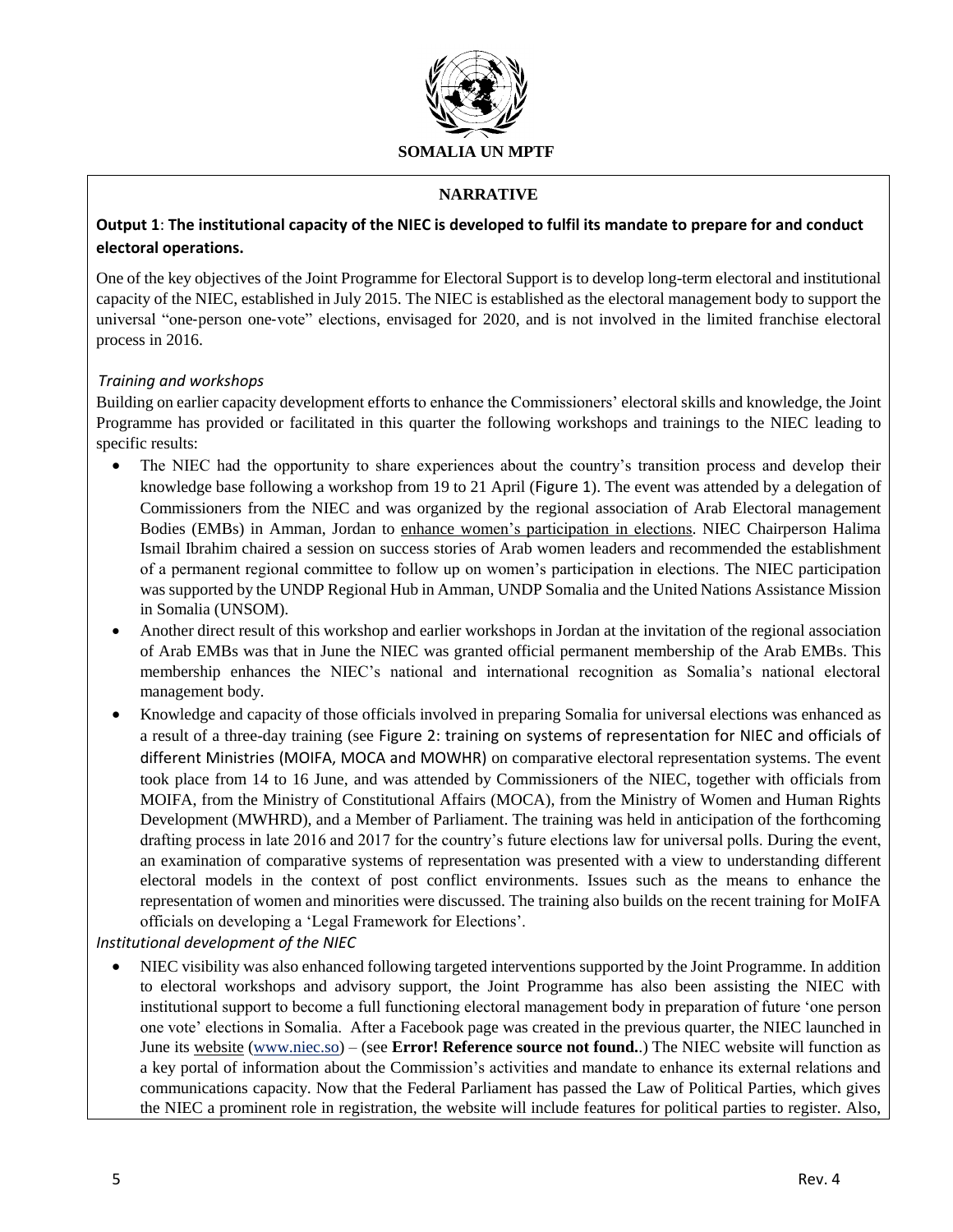

once it is finalized, a uniform electoral lexicon in Somali language will be published on the NIEC website. Also the NIEC's Facebook page, established last quarter, will enhance the NIEC' communication and information sharing with the public at large (https://www.facebook.com/ GuddigaMadaxabannaan).

 Furthermore, the Joint Programme has been providing operational support to the NIEC. In addition to the construction of the NIEC's temporary offices and the provision of IT facilities already earlier in 2015 and 2016, on 12 June, seven vehicles were handed-over (see **Error! Reference source not found.**), emphasizing the Joint Programme's commitment to long-term and sustainable electoral capacity development.

#### **Output 2: MoIFA supported in its electoral related democratization role**

The Ministry of Interior and Federal Affairs (MOIFA) plays a central role in supporting Somalia's democratic transition, through its coordination and operational role in the 2016 electoral process; its lead role in developing the legal framework for universal elections; and contributions to raising public awareness and civic education on the democratization process. The Joint Programme therefore provides capacity development assistance to MOIFA's electoral tasks, partly manifested through a letter of agreement between UNDP and MOIFA, and the deployment of different national advisors embedded at the Ministry. This has enhanced the operational capacity of MOIFA to assist in logistical support to the organization of the National Leadership Forums, including arranging air transport for the national and state-level delegates to the conferences.

With the support of the national advisors in the Ministry, the Joint Programme for Electoral Support assisted MoIFA in this quarter with the establishment of an internal working group to initiate coordination in drafting electoral legislation for universal elections envisaged for 2020. The idea is to ensure that the planning process takes into account the various stages and processes crucial in law-making, including identifying key resource persons and mapping of institutions, groupings of civil society, youth, women to contribute to the process and broadening the scope of participation.

#### *BRIDGE training on electoral legal framework*

On 17 and 18 May, in support of developing an Electoral Law for future universal "one person, one vote" elections in 2020, the Joint Programme organized on a training workshop on the basic principles, goals and elements of an electoral legal framework. Thirty-two officials from MoIFA and one Commissioner from the NIEC participated in a workshop on developing a legal framework for elections based on the BRIDGE methodology (Building Resources in Democracy, Governance and Elections), which features accredited courses on the fundamentals of electoral administration. Also participating were members of MoIFA's Electoral Law Working Group who are working on developing a national elections law. Participants were taken through fundamental principles on how to structure an electoral legal framework while taking into account Somalia's context and reflection on international instruments that promote universal standards on electoral matters. (see [Figure 3: BRIDGE workshop on principles of an electoral legal framework, organized by](#page-13-0)  the Joint Programme [for Electoral Support to officials from MOIFA and the NIEC. 17 and 18 May 2016. Photo](#page-13-0)  [credit: UNDP.](#page-13-0)

#### **Output 3: Legal framework for elections and referendum developed**

#### *Law on Political Parties*

On 6 June, the Parliament approved the Political Parties' Law, which foresees a registration role to the NIEC as part of the process towards "one person - one vote" elections by 2020. The Joint Programme had earlier supported MOIFA in late 2015 to organize a consultative workshop with stakeholders and representatives from civil society across the country to receive feedback on the draft law. As part of the 2020 Roadmap regarding the preparation of universal elections, the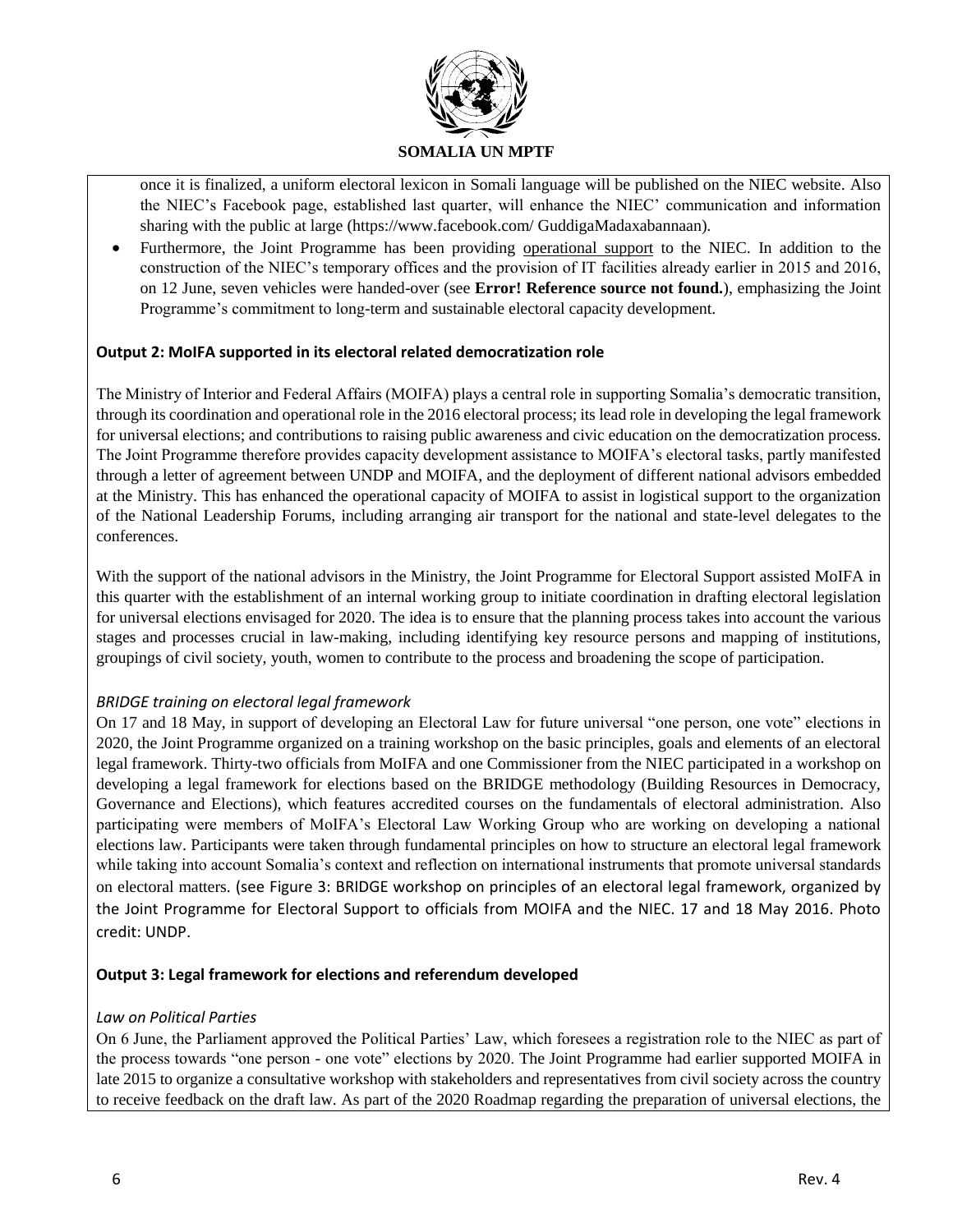

Joint Programme has been discussing with MOIFA how to initiate the first conceptual steps towards the development of the Electoral Law in an inclusive and consultative manner.

### *Development of an harmonized electoral lexicon in Somali*

As many electoral terminologies are unknown in Somali language, the establishment of a consistent and harmonized electoral vocabulary is essential to achieve better public and stakeholder understanding of electoral processes. In this respect, the Joint Programme has been supporting the NIEC and the Ministry of Interior and Federal Affairs (MOIFA) with the development of a lexicon of electoral terminology in Somali language, building on the existing UNDP Arabic-English-French lexicon of electoral terms. On 24 May, the three linguistic experts shared a summary of key words selected from the 481 terms of the draft Electoral Lexicon to representatives from several ministries, members from the academic world, political representatives, elders, civil society including women's associations, and writers who were all invited by the NIEC and MOIFA for a meeting on the topic. The participants then expressed their views and comments on key terms, such as electoral disputes, media, electoral observation, announcements of results, while sharing their appreciation for the efforts put in place by the experts, in support of the initiative of NIEC and MOIFA. The debate on the electoral terminology was covered by a governmental media agency. The Joint Programme had facilitated the NIEC and MOIFA to recruit on a short-term basis three linguistic experts to revise the provisional translation of the electoral lexicon into Somali language. The workshop lead to a consensus about how to best translate and use in Somali a first batch of electoral key words. The NIEC and MOIFA will continue with finalizing the entire lexicon.

# **Output 4: Increased public and stakeholder understanding of electoral processes and electoral legal framework through civic education**

As the last multi-party elections in Somalia were held in 1969 and many Somalis have limited experience of universal multi-party elections, it is important to increase public and stakeholder understanding of electoral processes and electoral legal framework. In anticipation of the implementation of the 2016 electoral process, the Joint Programme has initiated a market call both for media organizations able to develop and broadcast radio and/or TV public service announcements, as well as for private suppliers to submit an expression of interest in providing printing and promotional material products.

In terms of direct stakeholder engagement, on 31 May, the Joint Programme participated in a briefing for civil society organizations on the electoral model and women representation. Background and an overview of implementation modalities were provided, outlining key differences compared to the process in 2012, and noting the challenges in terms of implementing a minimum 30 % quota for women representatives in both Houses of Parliament.

On 6 May, the Joint Programme brought together several electoral assistance providers for an information-sharing and coordination meeting and to map out in a matrix the different aspects of support to Somali partners and stakeholders.

### **Output 5: Support to the 2016 electoral process**

The nation-wide consultations held in late 2015 and supported by the Joint Programme process had culminated in the adoption of the Mogadishu Declaration of 16 December 2015, which outlined basic principles and key actions to be taken to agree on a detailed electoral model in 2016.

The decisions of the NLF in April, May and June, and the presidential decrees in May and June on the 2016 electoral process enabled the UNDP/UNSOM 'Joint Programme for Support to the Electoral Process' to scale-up preparations for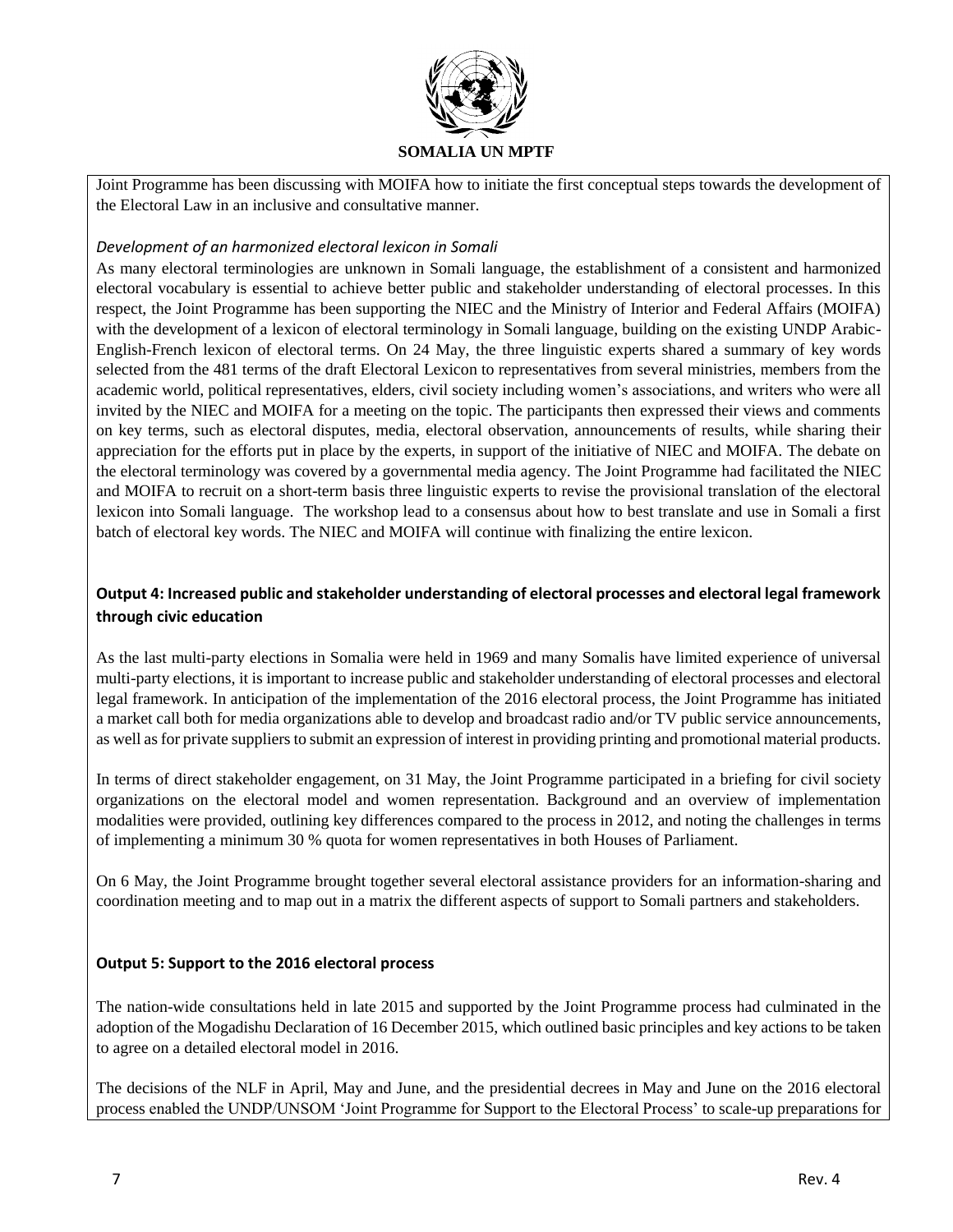

planning and electoral operations support. In this respect, the Joint Programme has been supporting political discussions with technical input to help shape the process as requested concerning the implementation the process, including guiding principles and possible measures to ensure and enhance transparency, minimum quota for female representation in both houses, support to draft codes of conduct, as well as tentative projections with regard to logistical and budgetary requirements. Once the entities responsible for the implementation of the electoral process (FIEIT and SIEIT) are fully established, the Joint Programme for Electoral Support will to provide assistance with the development and implementation the electoral operations plan. Budget discussions are ongoing to determine appropriate funding levels for the 2016 process. On 30 June, the President of the Federal Republic of Somalia appointed per Decree the twenty-two members of the FIEIT, of whom seven are women, and comprising representatives from the Federal Government and the Federal States. In anticipation of the establishment of the FIEIT, the Joint Programme had been drafting in the past weeks concepts and plans for electoral operations support, including planning for trainings. As part of the procurement of election materials for the upcoming process, on 20 June, 500 ballot boxes, 300 voter screens and 100 polling station boxes have already arrived in country for the upcoming process. In terms of electoral security, the Joint Programme has been preparing conceptual drafts concerning national security planning and coordination, and is currently awaiting the Government's approval of the proposed Somali Electoral Security Task Force and the appointment of its Chair to take the lead. The Joint Programme provided when needed operational support to facilitate the National Leadership Forum through its assistance to the MOIFA Logistics Cell.

These planning efforts by the Joint Programme planning were key to inform national and international decision-makers on the technical aspects and requirements to safeguard integrity measures and ensure that the operational support to 2016 electoral process can be rolled out once the FIEIT and SIEITs are established.

#### **Other Key Achievements**

NA

# **Challenges (incl: Delays or Deviations) and Lessons Learnt:**

The biggest challenge faced by the Joint Programme still remains the uncertainty surrounding the modality of the electoral process in 2016 and integrity measures to safeguard the process and ensure women representation in the FIEIT/SIEIT, electoral colleges, and the new Parliament. Planning has taken place amidst considerable uncertainty as to the scope, timeframe and extent of the support required. Donor partners had approved in April an extension of the scope of the Joint Programme yet with a limited mandate and budget to engage in financial commitments for support of the 2016 electoral process, until there is more clarity on the commitment by the Government, a detailed implementation plan and timeline, consensus on a realistic elections budget, integrity measures including ensuring women representation, and security. The completion of a revised programme document that further lays out the support to the electoral process in 2016 and towards future universal elections is subject to political consensus. A key lesson learnt that has enabled the Joint Programme to succeed in delivering support amid considerable uncertainty and tight timelines has been to incorporate flexibility in work plans to be able to respond to changing priorities, while keeping donor partners abreast of each development.

**Peacebuilding impact**

NA

#### **Catalytic effects**

NA

#### **Communications & Visibility**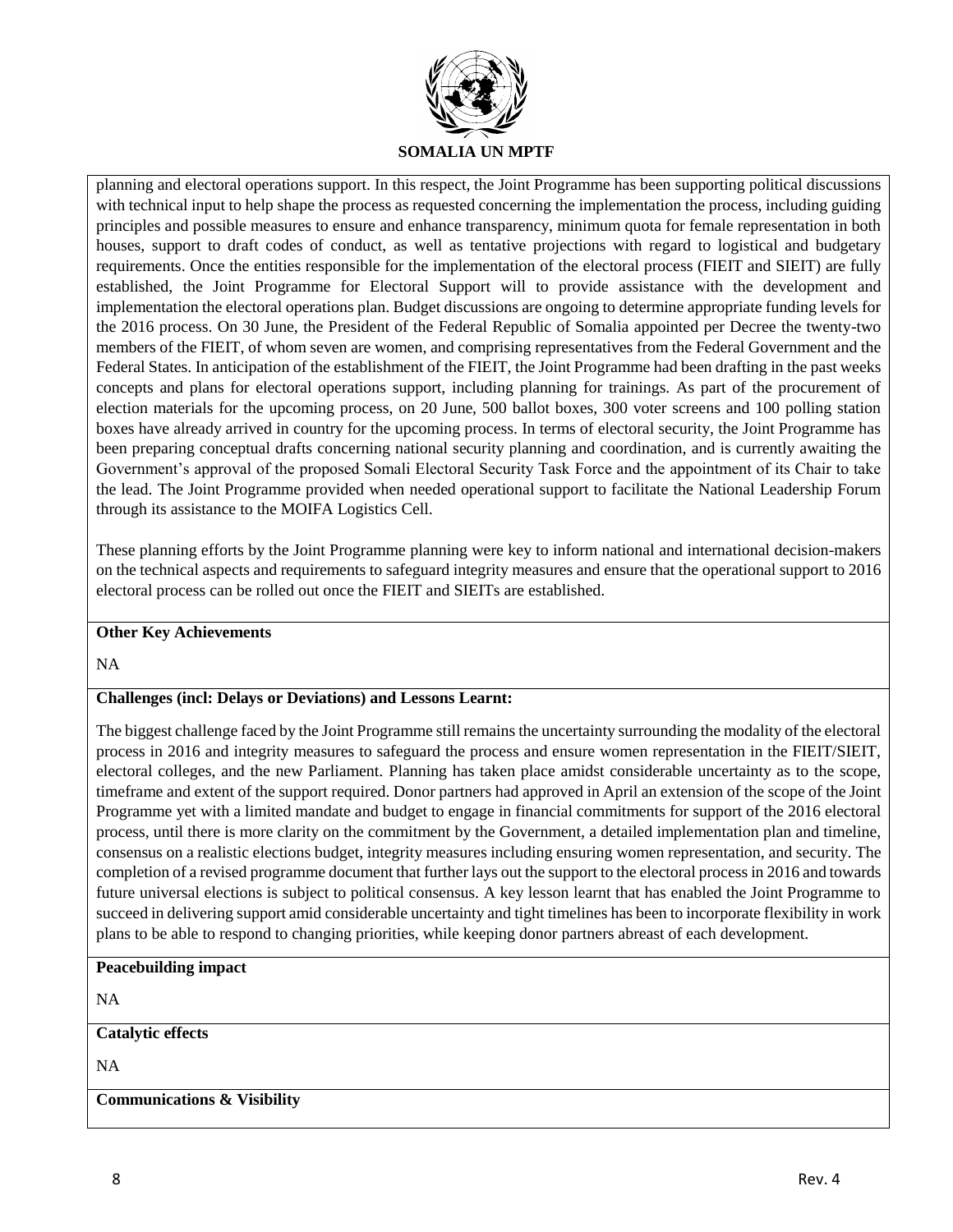

The Joint Programme provided in April, May and June input to UNDP's Global Project for Electoral Cycle Support (GPECS) and that develops a monthly Electoral Assistance Project Update. In coordination with the UNDP-EU Joint Task Force on Electoral Assistance, these monthly global Updates are shared to the EU as part of the EU-UNDP communications and visibility framework for electoral projects.

Banners with donor logos have been designed and used for the workshop on systems of representation and during the hand-over ceremony of seven vehicles from the Joint Programme to the NIEC.

The workshops and trainings that the Joint Programme for Electoral Support has provided or facilitated for the NIEC and MOIFA (Arab EMBs and gender and elections; BRIDGE training on electoral legal frameworks; electoral lexicon workshop; NIEC training on systems of representation) have all been covered on social media: UNSOM Facebook, UNDP Somalia Facebook, and/or NIEC Facebook and website.

Due to political and security risks, communication and visibility measures portraying UN and donor support to the 2016 electoral process is very limited. It is essential that the 2016 electoral process is seen as a Somali-led process. It is important that the UN and donors' support in the background is not mistaken for perceived interference in the process.

#### **Looking ahead**

With the establishment of a (depoliticized) FIEIT, the 'Joint Programme for Electoral Support' is being provided with an official counterpart to discuss and plan crucial elements of the 2016 process, including the electoral timeline, the elections budget, an operations plan, the development of procedures, electoral security; all in coordination with the soon to be established SIEITs.

It is expected that the steps of the FIEIT on the implementation plan, budget and timeline will inform national and international partners, including the National Leadership Forum and donors. This could result in a Programme Board meeting where a revised budget commitment to output 5, support to the 2016 process, will be presented based on clarification of the government's commitment as well as milestones to safeguard the integrity of the process and ensure women's representation.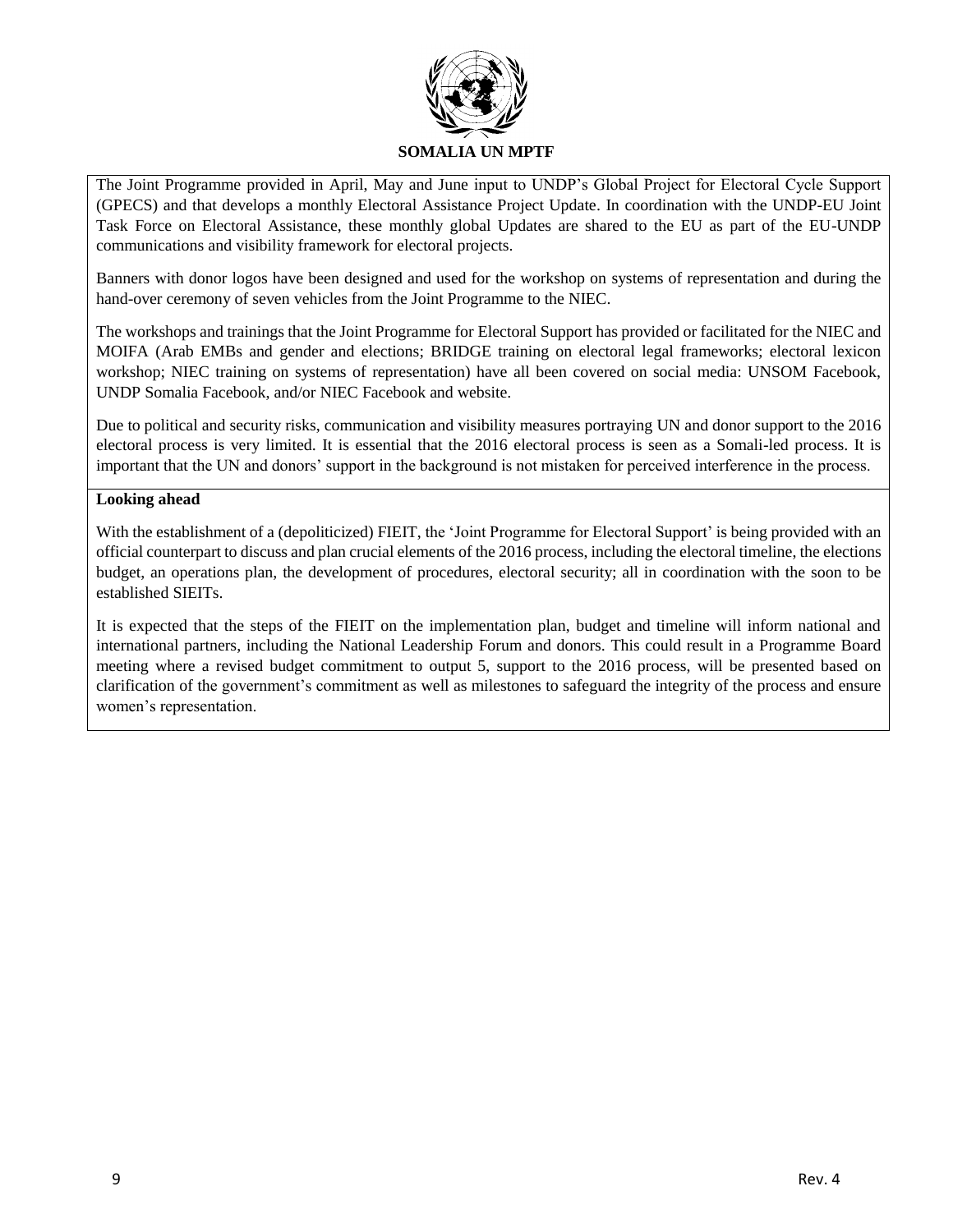

# **ANNEX 1. RISK MANAGEMENT**

This section can be used to update or use the risk logs developed during the project development stage and provide any mitigation measures being undertaken by the project.

| Type of Risk <sup>3</sup> | <b>Description of Risk</b>                                                                                                                                                                                               | <b>Mitigating Measures</b>                                                                                                                                                                                                                                                                                                                                      |
|---------------------------|--------------------------------------------------------------------------------------------------------------------------------------------------------------------------------------------------------------------------|-----------------------------------------------------------------------------------------------------------------------------------------------------------------------------------------------------------------------------------------------------------------------------------------------------------------------------------------------------------------|
| Political / Strategic     | There is a risk that the 2016 electoral process will draw away<br>attention and resources from the preparations and capacity<br>development required for universal "one person one vote"<br>elections.                   | The Joint Programme, with donor agreement, has adopted a<br>twin-track approach to support the 2016 electoral process while<br>simultaneously supporting capacity development and<br>preparations for universal elections and referendum in due<br>course that includes support for capacity development of the<br>NIEC and development of the legal framework. |
| Political / Strategic     | Delay in reaching agreement on the implementation of the<br>electoral process for 2016 could result in a very compressed<br>timeframe, undermining integrity safeguards and measures the<br>ensure women's participation | UN leadership to continue ongoing high-level engagement with<br>the FGS and regional leaders to ensure the electoral process and<br>implementation plan for 2016 stays on track.                                                                                                                                                                                |
| Security                  | Security conditions adversely impact the frequency with which<br>UN advisers can work closely with MoIFA, NIEC, Parliament and<br>stakeholders.                                                                          | UN to use alternative means such as videoconferencing or use<br>offices at Villa Nabad to meet with counterparts and<br>stakeholders.                                                                                                                                                                                                                           |
|                           |                                                                                                                                                                                                                          | The Joint Programme is working with other actors, including<br>agencies, programmes and projects that support the Somali<br>Police and Defence Forces to establish a security framework and<br>an elections security task force for the 2016 electoral process.                                                                                                 |
| Finance                   | Long-term sustainability of electoral processes in Somalia could<br>become an issue if the NIEC does not receive sufficient funding<br>through the government budget and is dependent on<br>international funding.       | The Joint Programme works together with the NIEC, donor<br>partners and other stakeholders to include an adequate budget<br>for the NIEC in the Government's annual budget.                                                                                                                                                                                     |

 $\overline{a}$ 

<sup>&</sup>lt;sup>3</sup> Environmental; Financial; Operational; Organizational; Political; Regulatory; Security; Strategic; Other.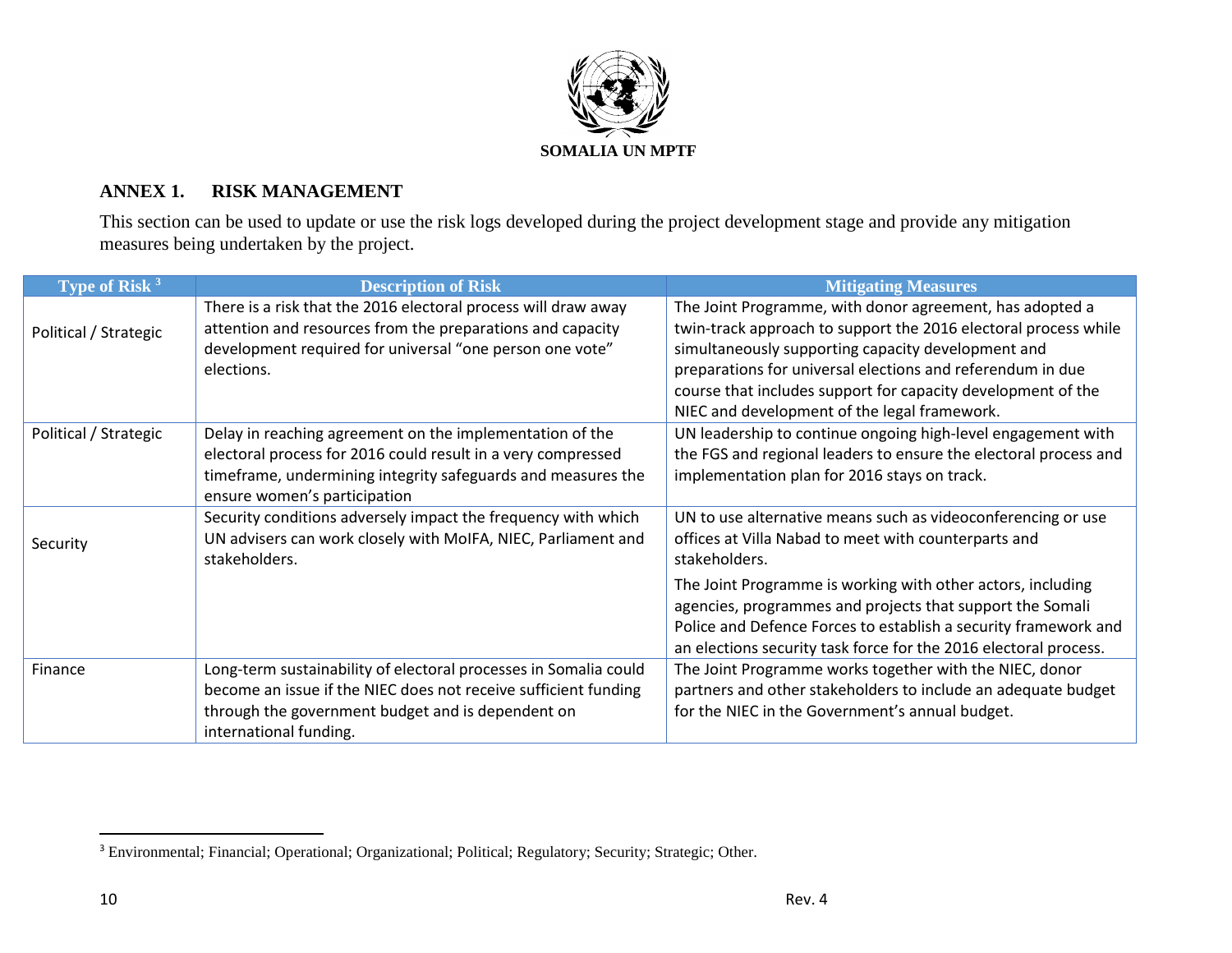

**ANNEX 2. MONITORING AND OVERSIGHT ACTIVITIES** <list here the monitoring and oversight activities undertaken during reporting period. Precise and specific, the table should not exceed one page>

| <b>Monitoring Activity</b>                                                       | <b>Date</b>                | <b>Description &amp; Comments</b>                                                                                  | <b>Key Findings / Recommendations</b>                                                                                                                               |
|----------------------------------------------------------------------------------|----------------------------|--------------------------------------------------------------------------------------------------------------------|---------------------------------------------------------------------------------------------------------------------------------------------------------------------|
| Programme Board Meeting                                                          | 26 April 2016              | Presentation of revised project document covering<br>the entire year of 2016 and the upcoming electoral<br>process | The JP's extension has been approved by the donor<br>partners until 31 December 2016.<br>No funding assigned yet to finance the 2016<br>electoral process - pending |
|                                                                                  |                            |                                                                                                                    |                                                                                                                                                                     |
| Visit of a delegation of the<br><b>United Nations Security</b><br>Council (UNSC) | 19 May 2016                | Discussion on the electoral process                                                                                | Call for swift endorsement of the electoral model<br>jointly agreed by Somali political leaders on 12 April.                                                        |
| PSG 1 (sub) working group                                                        | 14 May and<br>15 June 2016 | Update on the electoral process                                                                                    | Support to the process; recommendation to<br>establish a depoliticized FIEIT                                                                                        |
| NIEC and MOIFA site visits                                                       | April-June<br>2016         | Follow-up on implementation of LOAs with MOIFA<br>and NIEC as well as on use of delivered materials                | Continuous capacity development support with site<br>visits remains recommended                                                                                     |
| 2015 Audit                                                                       | May-June<br>2016           | Regular audit of the Joint Programme for Electoral<br>Support                                                      | The audit will be concluded next quarter                                                                                                                            |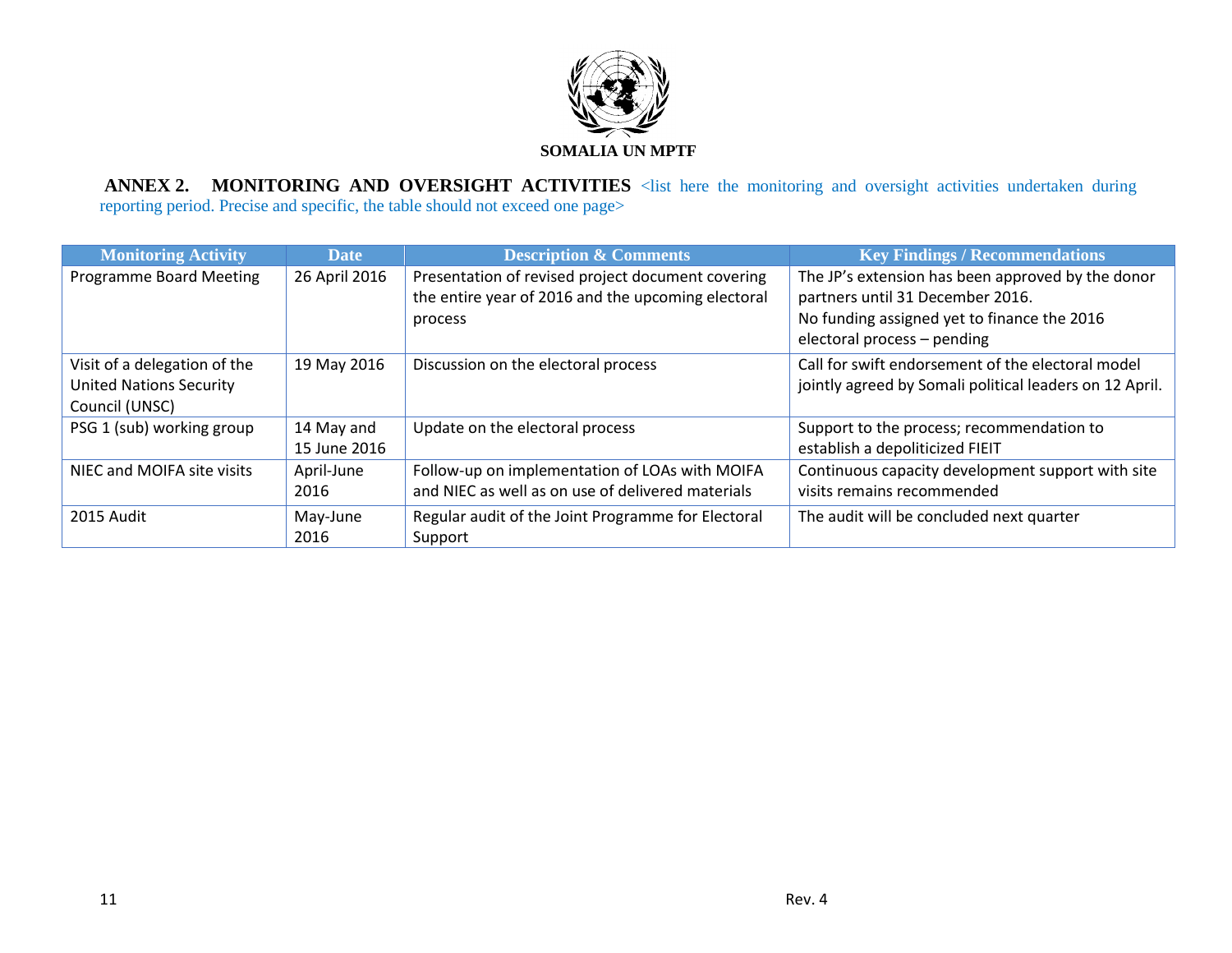

# ANNEX 3. TRAINING DATA <list here details of training activities undertaken during the quarter; should not exceed one page>

|                | <b>Target Group</b>                                                        |                                                            |                       |                | # of participants     |                                      |                          |                                                |
|----------------|----------------------------------------------------------------------------|------------------------------------------------------------|-----------------------|----------------|-----------------------|--------------------------------------|--------------------------|------------------------------------------------|
| #              | <b>Ministry.</b><br><b>Others</b><br><b>District or</b><br><b>UN</b> staff | <b>Dates</b>                                               |                       |                | Title of the training | <b>Location of</b><br>training       | <b>Training provider</b> |                                                |
|                |                                                                            |                                                            |                       | M              | $\mathbf F$           |                                      |                          |                                                |
|                | <b>NIEC</b>                                                                |                                                            | 4-5 April<br>2016     | $\overline{4}$ |                       | <b>Stress Management</b><br>Workshop | Mogadishu                | UNDP-UNSOM<br>Joint Programme<br>(IESG)        |
| $\overline{2}$ | <b>NIEC</b>                                                                |                                                            | $19-21$ April<br>2016 | 3              |                       | Gender and Elections                 | Jordan, Amman            | Arab EMB <sub>s</sub><br><b>UNDP RBAS</b>      |
| 3              | <b>MOIFA</b>                                                               | NIEC, MP                                                   | 17-18 May<br>2016     | 25             | $\overline{7}$        | <b>Electoral Framework</b>           | Mogadishu                | <b>UNDP-UNSOM</b><br>Joint Programme<br>(IESG) |
|                | $NIEC +$<br><b>MOIFA</b>                                                   | Experts, MPs,<br>academics,<br>prominent<br>Somali figures | 24 May<br>2016        | 23             | 8                     | Electoral lexicon in<br>Somali       | Mogadishu                | NIEC-MOIFA                                     |
|                | <b>NIEC</b>                                                                | MOIFA,<br>MOCA,<br>MWHRD, MP                               | 14-15 June<br>2016    | 13             | 5                     | Systems of<br>representation         | Mogadishu                | <b>UNDP-UNSOM</b><br>Joint Programme<br>(IESG) |
| 61             | Total                                                                      |                                                            |                       | 68             | 22                    |                                      |                          |                                                |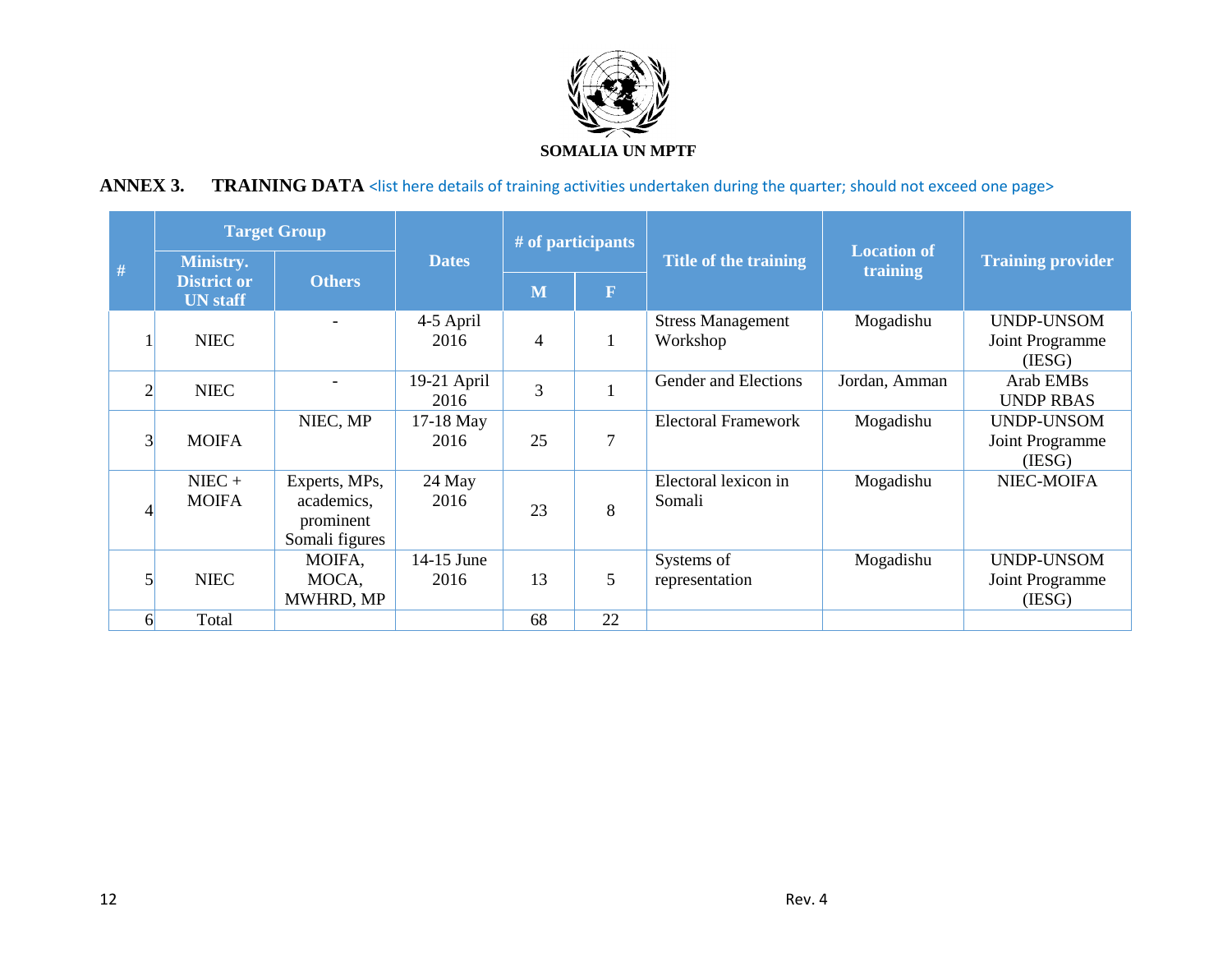

# **Annex 4: Photographs**

<span id="page-12-0"></span>

Figure 1: NIEC Chairperson Halima Ismail Ibrahim chaired a session on success stories of Arab women leaders in the workshop on the role of Electoral Management Bodies and women's participation; Jordan, 19-21 April 2016. Photo credit: UNDP

*Figure 1: Figure 2: training on systems of representation for NIEC and officials* 

<span id="page-12-1"></span>

*of different Ministries (MOIFA, MOCA and MOWHR)*